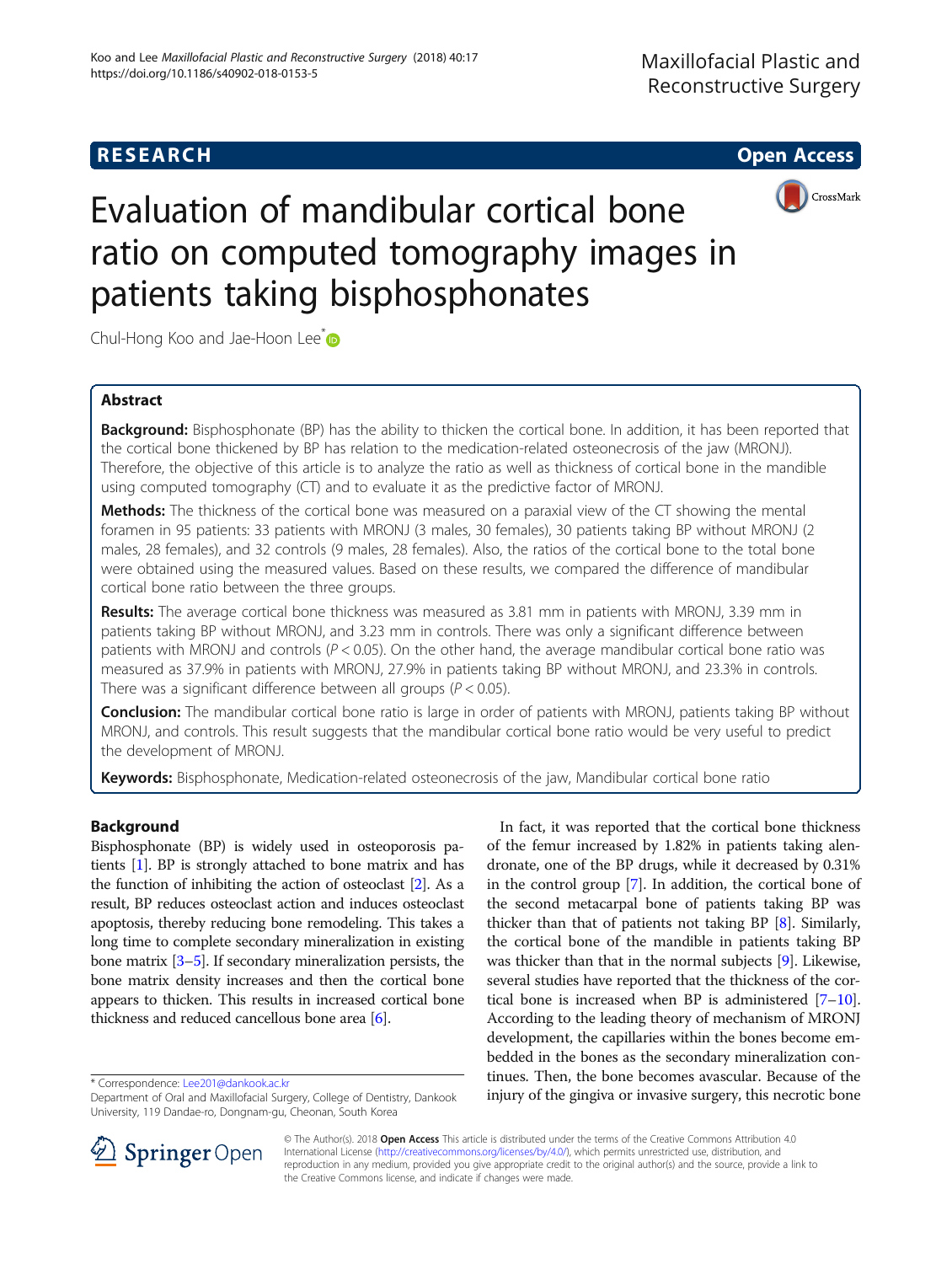is exposed and healing is not done well. As a result, MRONJ occurs [\[11\]](#page-6-0). Recent studies have shown that the thickness of the cortical bone and the incidence of MRONJ are related [\[12\]](#page-6-0). In fact, when the thickness of the mandibular cortical bone was measured, the cortical bone of patients with MRONJ was significantly thicker than that of patients taking bisphosphonate without MRONJ and normal subjects [\[13\]](#page-6-0).

However, the cortical bone thickness itself may be different depending on the individual characteristics [\[14\]](#page-6-0). In addition, the thickness of the cortical bone may change according to the intracortical remodeling between the cortical bone and the cancellous bone [\[15\]](#page-6-0). Therefore, the aim of this article is to analyze the ratio as well as the thickness of the mandibular cortical bone using the CT and to evaluate it as the predictive factor of MRONJ.

#### **Methods**

#### Study subjects

We studied patients who attended the Department of Oral and Maxillofacial Surgery of Dankook University Dental Hospital in South Korea between February 2012 and September 2017. A total of 95 patients were classified into three groups according to the presence of MRONJ or taking BP. The first group was classified into patients with MRONJ (group A), the second group was patients taking BP without MRONJ (group B), and the last group was patients not taking BP (group C). The following cases were excluded: patients under 65 years of age, with non-menopause, without CT of the entire mandible, with radiotherapy, with osteomyelitis in the mandible, or with oral lesion involving cortical bone in the paraxial view of measurement site. Also, the overall medical history including the age, sex, and the use of BP was examined. In patient taking BP, the administration route and administration period were further investigated. In addition, the MRONJ staging system was also investigated according to the American Association of Oral and Maxillofacial Surgery criteria.

#### Study methods

#### CT

CT radiographs taken with the PHT-60FO (VATECH Corp., Hwa-Sung, Korea) were reconstructed into a paraxial view using Pacsplus viewer 3.2 (Pacsplus, Orange, CA, USA).

#### CT analysis

Both sides of the mental foramen in the paraxial view of the CT image were used for one patient. Next, thickness of cortical bone was measured at three parts in each section (Fig. 1).

For cortical bone thickness analysis:



➀ Thickness of the cortical bone in mandibular inferior border

For cortical bone ratio analysis:

➁ Thickness of the total bone on the line parallel to the occlusal plane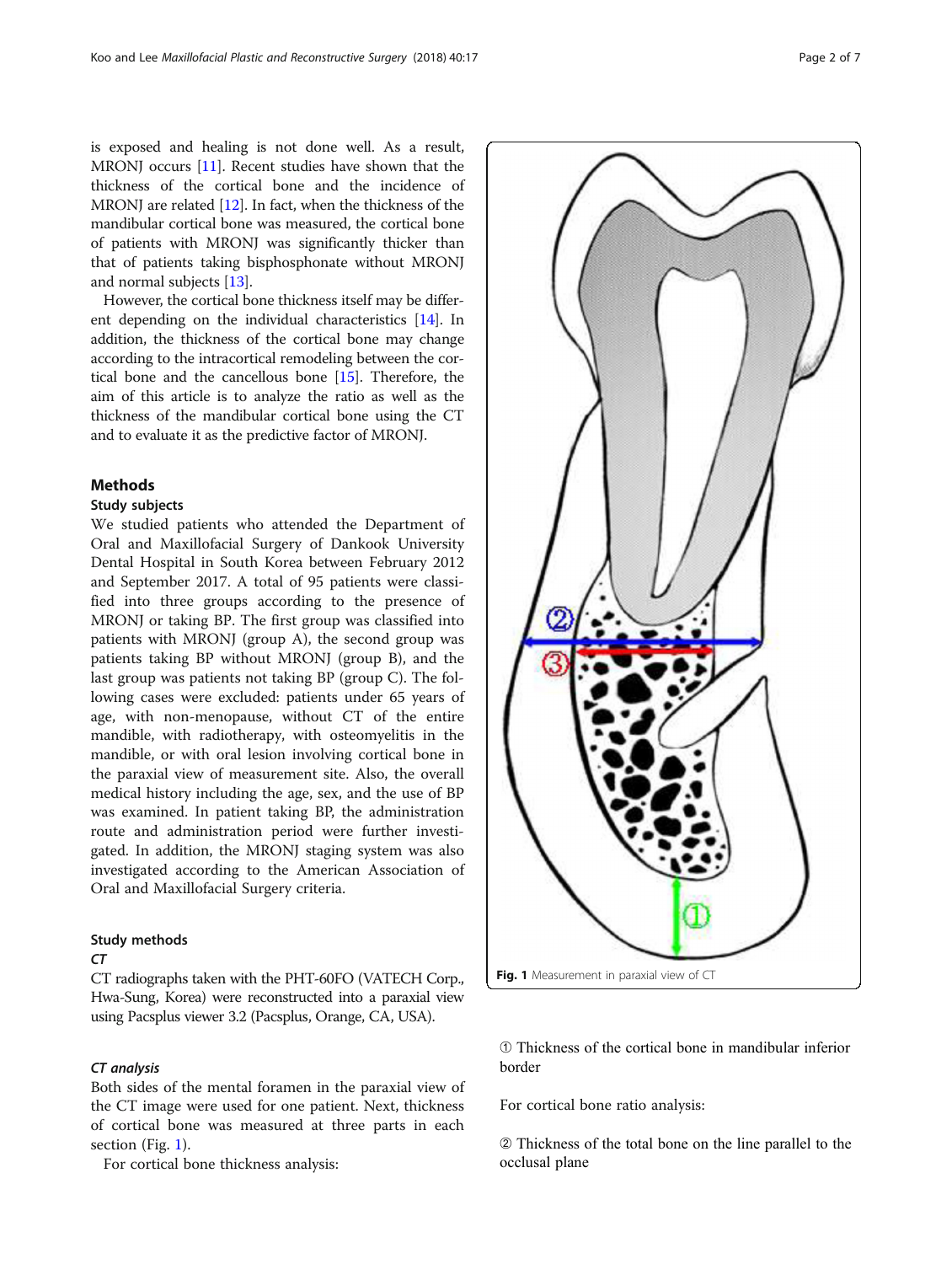➂ Thickness of the cancellous bone thickness on the line parallel to the occlusal plane

Using the measured values, the mandibular cortical bone ratio was calculated. First, the thickness of the cortical bone is obtained by subtracting the thickness of the cancellous bone from that of the total bone. Then, mandibular cortical bone ratio was calculated as the percentage of thickness of cortical bone to that of total bone by following formula.

Mandidular cortical bone ratio 
$$
(\%) = \frac{\textcircled{3} - \textcircled{3}}{\textcircled{2}} \times 100
$$

#### Evaluation method

The mandibular inferior cortical bone thickness was compared among the three groups of patients (those with MRONJ, those taking BP without MRONJ, and controls). Next, mandibular cortical bone ratio was compared among the three groups. In addition, correlation between cortical bone ratio and age was confirmed in each group. Lastly, mandibular cortical bone ratio was compared according to the administration period of BP in two groups (those with MRONJ and those taking BP without MRONJ).

#### Statistical analysis

For comparative analyses of parametric variables in the three groups, one-way analysis of variance (ANOVA) was performed, followed by the Tukey test to validate the results. For comparative analyses of non-parametric variables in the three groups, Kruskal-Wallis test was performed, followed by the Mann-Whitney test to validate the results. In order to examine the correlation between the two variables, Pearson's correlation coefficient was obtained. When the variables did not follow a standard distribution, the mean of the two groups divided by administration period was compared using the Mann-Whitney test. IBM SPSS 21.0 software (IBM Co., Armonk. NY. USA) was used to perform the statistical analyses. Differences were considered statistically significant if the confidence interval P value was less than 0.05.

#### Result

CT images of the patients in the three groups (those with MRONJ, those taking bisphosphonate without MRONJ, and controls) were compared and analyzed to obtain the following results.

#### Patient groups

Of the total 95 patients, 81 were women and 14 were men. The mean age was  $74.5 \pm 5.6$  years (Table [1](#page-3-0)). Group A had a mean age of  $74.5 \pm 6.0$  years, with 30

women and 3 men among 33 patients. Of these, 15 had a history of BP taking more than 4 years and 10 had less than 4 years. Eight could not remember accurately how long they took BP. In addition, 8 had DM, and 25 did not have DM. According to MRONJ staging, stage 1 was 1, stage 2 was 27, and stage 3 was 5.

Group B had a mean age of  $74.3 \pm 5.8$  years, with 28 women and 2 men among 30 patients. Of these, 12 had more than 4 years of BP taking, and 12 had less than 4 years. Six could not remember accurately how long they took BP. There were 4 people with DM and 24 people without DM.

Group C had a mean age of  $74.8 \pm 5.1$  years, with 23 women and 9 men among 32 patients. There were 8 people with DM and 24 people without DM.

### Comparison of mandibular inferior cortical bone thickness

The average cortical bone thickness was measured as 3.81 mm in group A, 3.39 mm in group B, and 3.23 mm in group C. There was a significant difference between group A and group C when comparing each cortical bone thickness  $(P < 0.05)$ . On the other hand, there was no significant difference between group A and group B and between group B and group C (Table [2\)](#page-3-0).

#### Comparison of mandibular cortical bone ratio

The average mandibular cortical bone ratio was measured at the mental foramen, which was 37.9% in group A, 27.9% in group B, and 23.3% in group C. There was a significant difference between all groups when each cortical bone ratio was compared  $(P < 0.05)$ , (Table [3](#page-3-0)).

### Correlation between cortical bone ratio and diabetes mellitus

The cortical bone ratio between the groups was compared according to the presence or absence of diabetes mellitus (DM). In the groups with DM, there was a significant difference between group A and group C and between group B and group C ( $P < 0.05$ ). But there was no significant difference between group A and group B (Table [4](#page-4-0)). On the other hand, there was a significant difference between all groups without DM  $(P < 0.05)$  $(P < 0.05)$  $(P < 0.05)$  (Table 5).

#### Correlation between cortical bone ratio and age

As a result of analyzing the correlation cortical bone ratio and age, there was no significant correlation between the cortical bone ratio and age in each group (Table [6\)](#page-4-0).

#### Comparison of cortical bone ratio by administration period

Patients who did not know accurately their administration period were excluded in this comparison. As a result of analyzing the cortical bone ratio by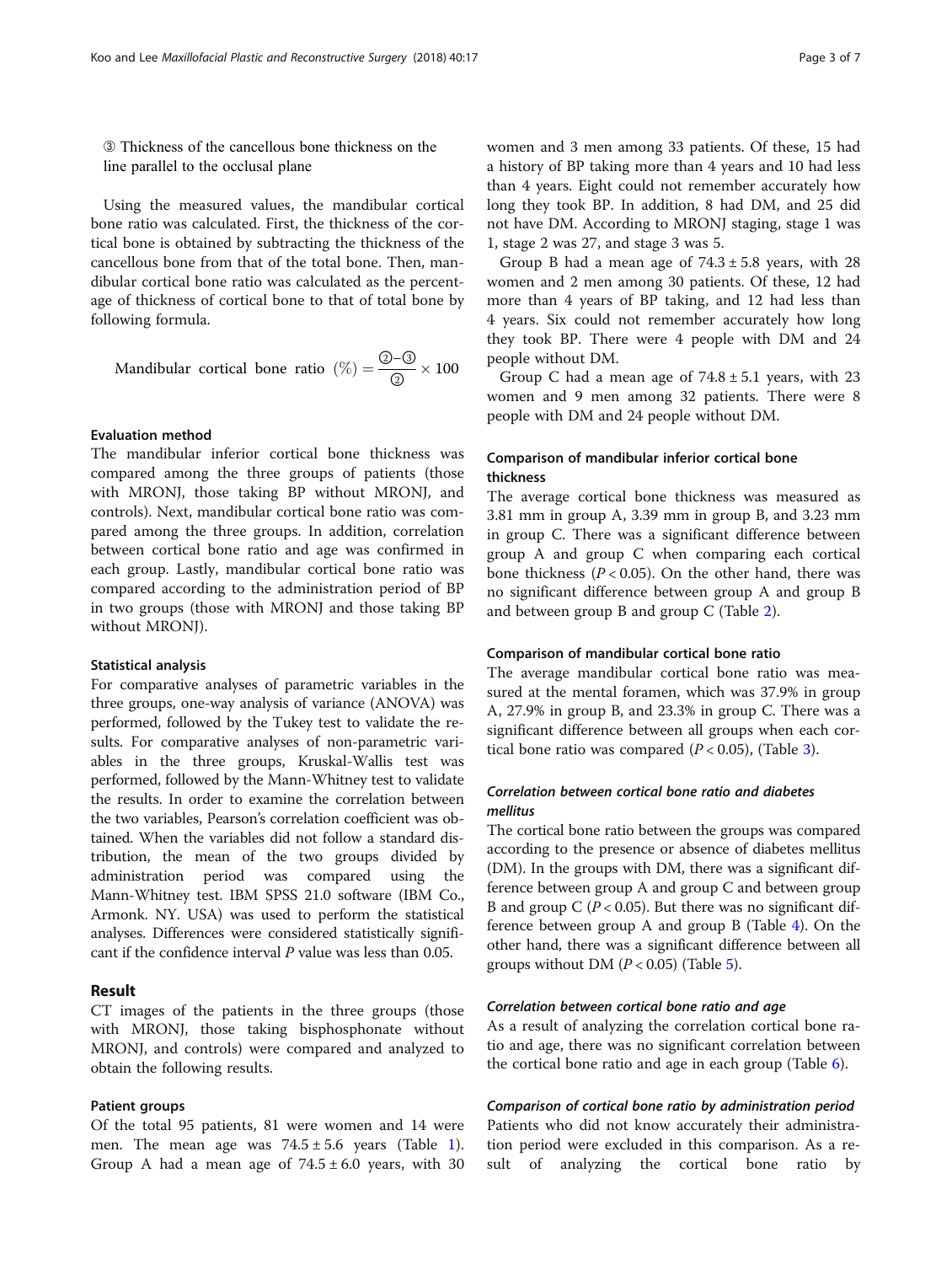<span id="page-3-0"></span>

| Table 1 Gender, age, administration period, DM, and MRONJ staging of each group |  |  |
|---------------------------------------------------------------------------------|--|--|
|                                                                                 |  |  |

|                                    |                         | Group A<br>$(n = 33)$ | Group B<br>$(n = 30)$ | Group C<br>$(n = 32)$ |
|------------------------------------|-------------------------|-----------------------|-----------------------|-----------------------|
| Gender                             | Male                    | 3                     | $\overline{2}$        | 9                     |
|                                    | Female                  | 30                    | 28                    | 23                    |
| DM                                 | Presence                | 8                     | 4                     | 8                     |
|                                    | Absence                 | 25                    | 26                    | 24                    |
| Age                                | Years (mean $\pm$ SD)   | $74.5 \pm 6.0$        | $74.3 \pm 5.8$        | $74.8 \pm 5.1$        |
|                                    | 65 ≤ years < 75 (n)     | 21                    | 15                    | 17                    |
|                                    | $75 \le$ years < 85 (n) | 11                    | 14                    | 15                    |
|                                    | $85 \le$ years (n)      |                       |                       | $\circ$               |
| Administration period ( $n = 49$ ) | Years (mean $\pm$ SD)   | $6.3 \pm 5.3$         | $4.8 \pm 4.4$         |                       |
|                                    | $<$ 4 years $(n)$       | 10                    | 12                    |                       |
|                                    | $\geq$ 4 years (n)      | 15                    | 12                    |                       |
| MRONJ Staging                      | Stage 1                 |                       |                       |                       |
|                                    | Stage 2                 | 27                    |                       |                       |
|                                    | Stage 3                 | 5                     |                       |                       |

A: patients with MRONJ

B: patients taking BP without MRONJ

C: controls

administration period, there was no significant difference in each group (Table [7](#page-4-0)).

#### **Discussion**

Several studies have observed radiologic features of patients taking BP. It has been reported that the use of bone scan can detect symptom-free osteonecrosis in patients treated with BP and the extent and characteristics of osteolytic lesions can be determined using CT and MRI [\[16](#page-6-0)]. Rocha et al. [\[17](#page-6-0)] maintained that the change of bone was early confirmed by panoramic radiographs making it easy to diagnose MRONJ. In many kinds of radiological examinations including panoramic radiographs, periapical radiographs, CT, and MRI, it was observed that osteolysis, bone deposition, thickening of lamina dura, and cortical margins when taking BP [\[18](#page-6-0)]. In addition, it was reported that patients taking BP showed cortical bone erosion, sequestrum formation, or pathological fracture of the jaw in panoramic radiographs [[19\]](#page-6-0).

Moreover, there have been studies quantitatively evaluating changes of the mandible associated with BP on radiographs. Torres et al. [[12,](#page-6-0) [13\]](#page-6-0) compared the thickness, cross-sectional area, and volume of the mandibular cortical bone with MRONJ patients and normal subjects who did not take BP. As a result, MRONJ patients showed larger values than normal subjects. Also, they compared the thickness of the mandibular inferior cortical bone in panoramic radiographs among patients with MRONJ, patients taking bisphosphonate without MRONJ, and normal subjects. The thickness of the cortical bone was significantly thicker in patients with MRONJ  $(6.81 \pm 1.35 \text{ mm})$  than those without MRONJ  $(5.44 \pm 1.09 \text{ mm})$  and normal subjects  $(4.79 \pm 0.85 \text{ mm})$ . According to Hamada et al. [[20\]](#page-6-0), it was observed that MRONJ patients had thicker cortical bone and higher radiodensity of cancellous bone than normal subjects on CT images. In addition, Iwata et al. [[21](#page-6-0)] measured the thickness of the mandibular buccal and lingual cortical bone in three groups: patients with MRONJ, patients

| Table 2 Mandibular cortical bone thickness in each group |  |  |  |
|----------------------------------------------------------|--|--|--|
|----------------------------------------------------------|--|--|--|

|                | Group | Mean | - SD    | Significance |          |       |
|----------------|-------|------|---------|--------------|----------|-------|
|                |       |      |         | $A - B$      | $A-C$    | $B-C$ |
| Cortical bone  | Α     | 3.81 | ±0.89   | 0.211        | $0.028*$ | 0.863 |
| thickness (mm) |       | 339  | $+0.96$ |              |          |       |
|                |       | 323  | $+0.86$ |              |          |       |

A: patients with MRONJ

B: patients taking BP without MRONJ

C: controls

\*Significant at the level of  $P < 0.05$ 

Table 3 Mandibular cortical bone ratio in each group

|                                                                   | Group Mean SD Significance |  |  |                         |  |
|-------------------------------------------------------------------|----------------------------|--|--|-------------------------|--|
|                                                                   |                            |  |  | $A - B$ $A - C$ $B - C$ |  |
| Cortical bone ratio (%) A $37.9 + 7.1 + 0.000* + 0.000* + 0.006*$ |                            |  |  |                         |  |
|                                                                   | $B = 27.9 + 5.4$           |  |  |                         |  |
|                                                                   | $\binom{2}{3}$ +41         |  |  |                         |  |

A: patients with MRONJ

B: patients taking BP without MRONJ

C: controls

\*Significant at the level of  $P < 0.05$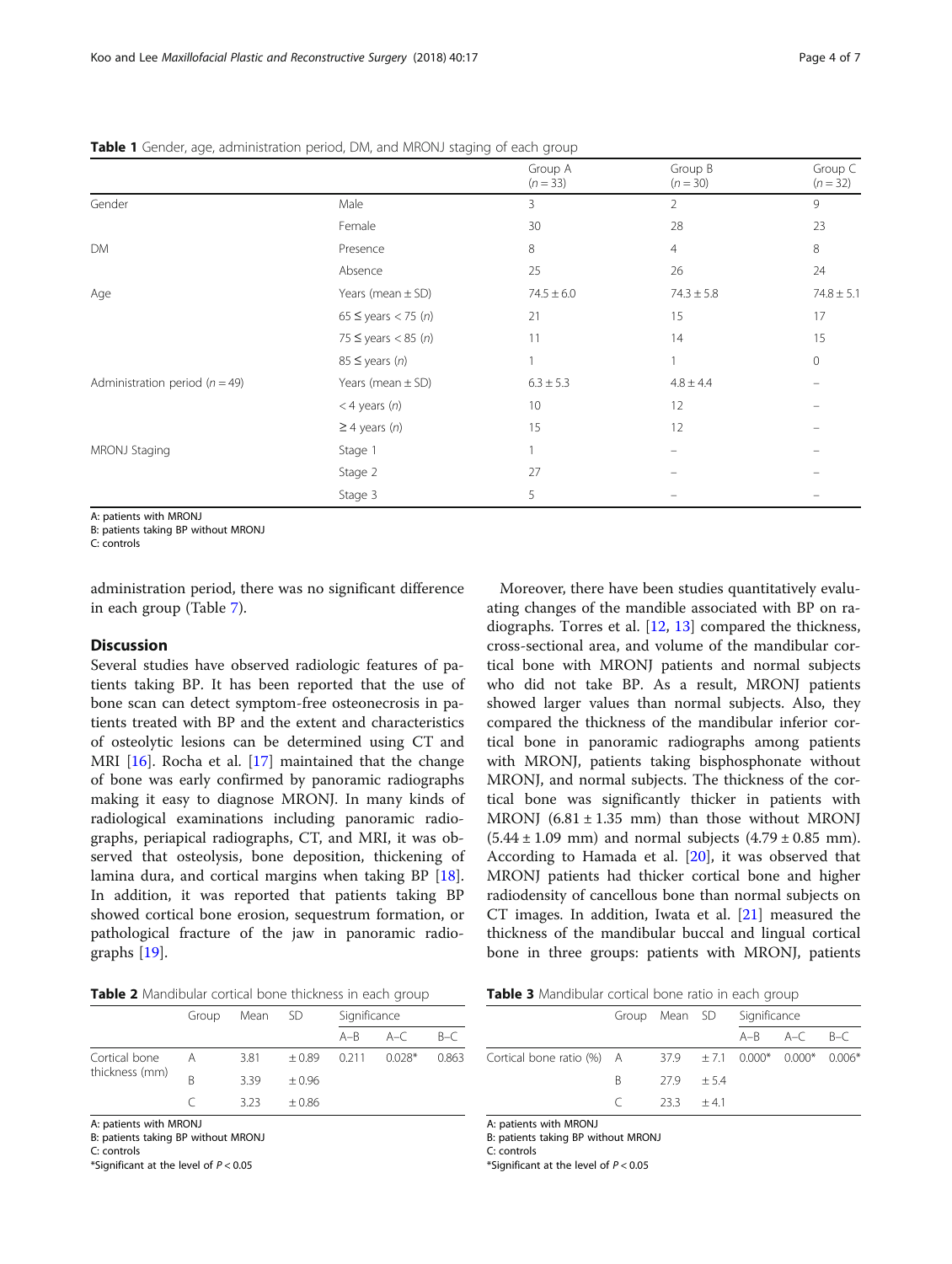<span id="page-4-0"></span>Table 4 Mandibular cortical bone ratio in each group with DM

|                                                                | Group Mean SD Significance |  |  |                   |  |
|----------------------------------------------------------------|----------------------------|--|--|-------------------|--|
|                                                                |                            |  |  | $A-B$ $A-C$ $B-C$ |  |
| Cortical bone ratio (%) A $36.0 + 6.8 + 0.083 + 0.002$ * 0.016 |                            |  |  |                   |  |
|                                                                | B $33.5 + 3.6$             |  |  |                   |  |
|                                                                | $C = 241 + 47$             |  |  |                   |  |

A: patients with MRONJ

B: patients taking BP without MRONJ

C: controls

\*Significant at the level of  $P < 0.05$ 

taking osteoporosis medication without MRONJ, and non-osteoporotic group. As a result, they found that the cortical bone of patients with MRONJ was significantly thicker than that of the other groups. But they could not find significant difference between patients taking osteoporosis medicine without MRONJ and normal subjects. On the other hand, according to the measurement of the mandibular cortical bone thickness in our study, there was a significant difference only between MRONJ group and normal group. In other words, it is difficult to distinguish patients taking BP without MRONJ from other groups by cortical bone thickness. Therefore, it is difficult to predict the incidence of MRONJ using only cortical bone thickness on patients taking BP.

It was reported that aging of bone tissue and reduction of bone density begins from 45 years of age and bone loss of the cortical bone occurs mainly from about 65 years old  $[14]$  $[14]$  $[14]$ . Also, the cortical bone thickness itself varies depending on individual characteristics, such as the shape of the face, occlusal force, and age [[22\]](#page-6-0). Thus, the size of the jaw and the thickness of the cortical bone can vary from person to person. In addition, Zebaze et al. [[15\]](#page-6-0) found that cortical bone thickness can be changed by intracortical remodeling between the cortical bone and cancellous bone. Therefore, we examined not only merely the thickness of the cortical bone but also the ratio of the cortical bone to total bone in this study. The mandibular cortical bone ratio was measured in patients with MRONJ, patients taking BP without MRONJ, and controls, and the difference between these groups was confirmed. As a result, mandibular cortical bone ratio was significantly larger in patients with MRONJ than

Table 5 Mandibular cortical bone ratio in each group without DM

|                                                                             |              |            | Group Mean SD Significance |                         |  |
|-----------------------------------------------------------------------------|--------------|------------|----------------------------|-------------------------|--|
|                                                                             |              |            |                            | $A - B$ $A - C$ $B - C$ |  |
| Cortical bone ratio (%) A $\qquad 38.5 \qquad \pm 7.3$ 0.000* 0.000* 0.006* |              |            |                            |                         |  |
|                                                                             | B 27.0 +5.2  |            |                            |                         |  |
|                                                                             | $\epsilon$ . | - 230 + 39 |                            |                         |  |

A: patients with MRONJ

B: patients taking BP without MRONJ

C: controls

\*Significant at the level of  $P < 0.05$ 

Table 6 Correlation between mandibular cortical bone ratio and age in each group

| Group | Pearson                 |              |  |  |  |  |
|-------|-------------------------|--------------|--|--|--|--|
|       | Correlation coefficient | Significance |  |  |  |  |
| А     | $-0.294$                | 0.097        |  |  |  |  |
| B     | $-0.337$                | 0.069        |  |  |  |  |
| C     | $-0.247$                | 0.174        |  |  |  |  |

A: patients with MRONJ

B: patients taking BP without MRONJ

C: controls

\*Significant at the level of  $P < 0.05$ 

in patients taking BP without MRONJ and controls. It was also found that the mandibular cortical bone ratio was significantly higher in the patients taking BP without MRONJ than in the controls, that is, the measurement of the mandibular cortical bone ratio showed a significant difference between all groups.

DM can cause bone quality deterioration through microvascular ischemia, endothelial dysfunction, reduced bone remodeling, osteoblast, and osteoclast apoptosis and induce changes in immune cell function and inflammation. Therefore, DM increases the risk of chronic infection and MRONJ [[23\]](#page-6-0). In this study, mandibular cortical bone ratios were compared according to the presence or absence of DM. When cortical bone ratio was examined in patients with DM in each group, there was no significant difference between the patients with MRONJ and the patients taking BP without MRONJ (Table 4). On the other hand, in patients without DM, there was a significant difference between the patients with MRONJ and the patients taking BP without MRONJ (Table 5). In other words, in patients with DM, cortical bone ratio of the group with MRONJ is similar to that of the group taking BP without MRONJ. These results suggest that patients taking BP without MRONJ are more likely to develop MRONJ in the presence of DM.

Additionally, the correlation between the mandibular cortical bone ratio and age was analyzed. As a result, the ratio decreased with increasing age in all groups, but it did not show any significant correlation. This is because

Table 7 Comparison of cortical bone ratio by administration period in A and B group

| Group | Administration period | Mean | SD  | Significance |
|-------|-----------------------|------|-----|--------------|
| A     | $<$ 4 years           | 37.9 | 7.0 | 0.807        |
|       | $\geq$ 4 years        | 36.6 | 6.7 |              |
| B     | $<$ 4 years           | 26.6 | 4.5 | 0.630        |
|       | $\geq$ 4 years        | 28.8 | 5.9 |              |
|       |                       |      |     |              |

A: patients with MRONJ

B: patients taking BP without MRONJ

\*Significant at the level of  $P < 0.05$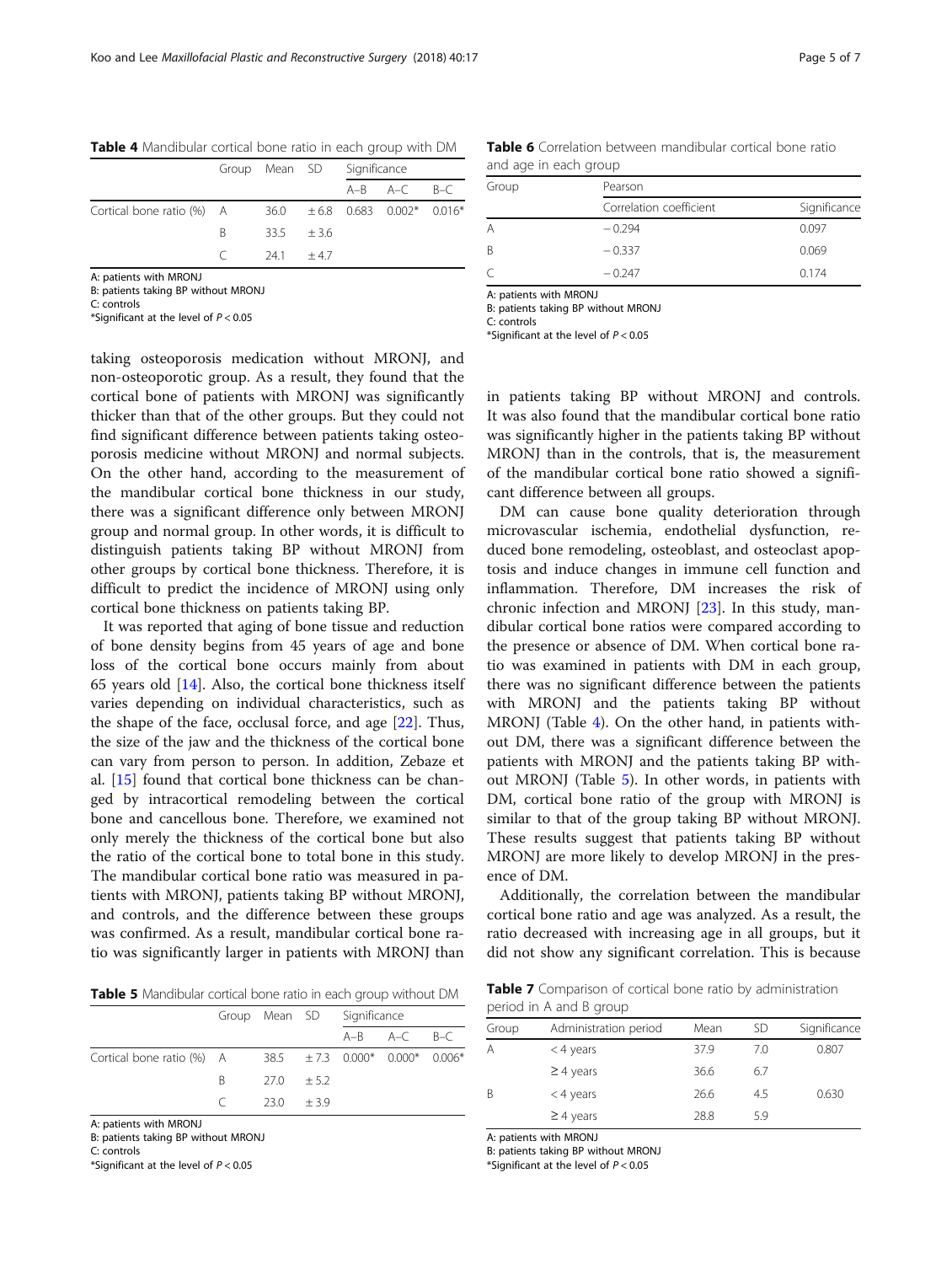<span id="page-5-0"></span>the subjects were confined to 65 years or older, not all ages.

The two groups taking BP (those with MRONJ and those taking BP without MRONJ) were subdivided by administration period (the 4 years standard). The reason why they are divided by administration period based on 4 years standard is that the prevalence of MRONJ in patients taking BP treatment for more than 4 years increased significantly to 0.21% [2]. Then, difference of cortical bone ratio by administration period was analyzed. It was resulted that there was no significant difference between patients with MRONJ and patients taking BP without MRONJ. This may be due to the fact that the number of patients who were precisely examined for the administration period in each group was low, and the administration period was not accurate because it depends on the patient's statements. In addition, the difference of the administration route would have affected the outcome.

In this study, the cortical bone thickness and ratio were measured near the mental foramen, which was measured from the basal bone, not the alveolar bone where the MRONJ is predominant. There are two reasons why reference point was near the mental foramen. First, most MRONJ patients have the alveolar bone that has already invaded cortical bone destruction or has undergone bone resorption due to poor periodontal status. Accordingly, it is difficult to set a reference point for thickness and ratio measurement. Lastly, when osteoporosis medication is taken, it acts systemically and it is difficult to occur specific cortical bone thickness changes only in specific areas of the mandible.

Previous studies have measured cortical bone thickness in relation to MRONJ, but there was no significant difference between patients taking BP without MRONJ and normal subjects. However, in this study, we could also find significant differences between patients taking BP without MRONJ and normal subjects by using mandibular cortical bone ratio. Therefore, if further research is progressed in the future, it may be used as a predictor of the incidence of MRONJ in patients who must have oral surgery including extraction.

#### Conclusion

We compared the CT findings of patients with MRONJ, patients taking BP without MRONJ, and controls, and the following results were obtained. In measurement of cortical bone thickness, that of patients with MRONJ (group A) is significantly thicker than that of the controls (group C). However, there is no significant difference between patients with MRONJ (group A) and patients taking BP without MRONJ (group B). And, there is no significant difference between patients taking BP without MRONJ (group B) and controls (group C). On the other hand, in measurement of cortical bone ratio, patients with MRONJ (group A), patients taking BP without MRONJ (group B), and controls (group C) are large in order, and there is a significant difference between all groups.

To conclude, it is considered that "ratio of cortical bone to total bone in mandible" would be one of the good predictive factors for MRONJ in the future.

#### Abbreviations

BP: Bisphosphonate; CT: Computed tomography; MRONJ: Medication-related osteonecrosis of the jaw

#### Funding

This study was supported by the research fund of Dankook University in 2016.

#### Availability of data and materials

Please contact the author for data requests.

#### Authors' contributions

CHK participated in the design of the study, collection, analysis, and interpretation of the data, and is involved in the drafting the manuscript. JHL conceived the study, participated in its design and coordination, and helped to draft the manuscript. Both authors read and approved the final manuscript.

#### Ethics approval and consent to participate

Not applicable.

Consent for publication Not applicable.

#### Competing interests

The authors declare that they have no competing interests.

#### Publisher's Note

Springer Nature remains neutral with regard to jurisdictional claims in published maps and institutional affiliations.

#### Received: 30 April 2018 Accepted: 8 June 2018 Published online: 05 July 2018

#### References

- 1. Chen JS, Sambrook PN (2011) Antiresorptive therapies for osteoporosis: a clinical overview. Nat Rev Endocrinol 8(2):81–91
- 2. Russell RG, Watts NB, Ebetino FH, Rogersm MJ (2008) Mechanisms of action of bisphosphonates: similarities and differences and their potential influence on clinical efficacy. Osteoporos Int 19(6):733–759
- 3. Benford HL, McGowan NW, Helfrich MH, Nuttall ME, Rogers MJ (2001) Visualization of bisphosphonate-induced caspase-3 activity in apoptotic osteoclasts in vitro. Bone 28(5):465–473
- 4. Plotkin LI, Weinstein RS, Parfitt AM, Roberson PK, Manolagas SC, Bellido T (1999) Prevention of osteocyte and osteoblast apoptosis by bisphosphonates and calcitonin. J Clin Invest 104(10):1363–1374
- 5. Stepan JJ, Alenfeld F, Boivin G, Feyen JH, Lakatos P (2003) Mechanisms of action of antiresorptive therapies of postmenopausal osteoporosis. Endocr Regul 37(4):225–238
- 6. Seeman E (2010) Bone morphology in response to alendronate as seen by high-resolution computed tomography: through a glass darkly. J Bone Miner Res 25(12):2553–2557
- 7. Beck TJ, Lewiecki EM, Miller PD, Felsenberg D, Liu Y, Ding B et al (2008) Effects of denosumab on the geometry of the proximal femur in postmenopausal women in comparison with alendronate. J Clin Densitom 11(3):351–359
- 8. Hyldstrup L, Jorgensen JT, Sorensen TK, Baeksgaard L (2001) Response of cortical bone to antiresorptive treatment. Calcif Tissue Int 68(3):135–139
- 9. Taniguchi T, Ariji Y, Nozawa M, Naitoh M, Kuroiwa Y, Kurita K et al (2016) Computed tomographic assessment of early changes of the mandible in